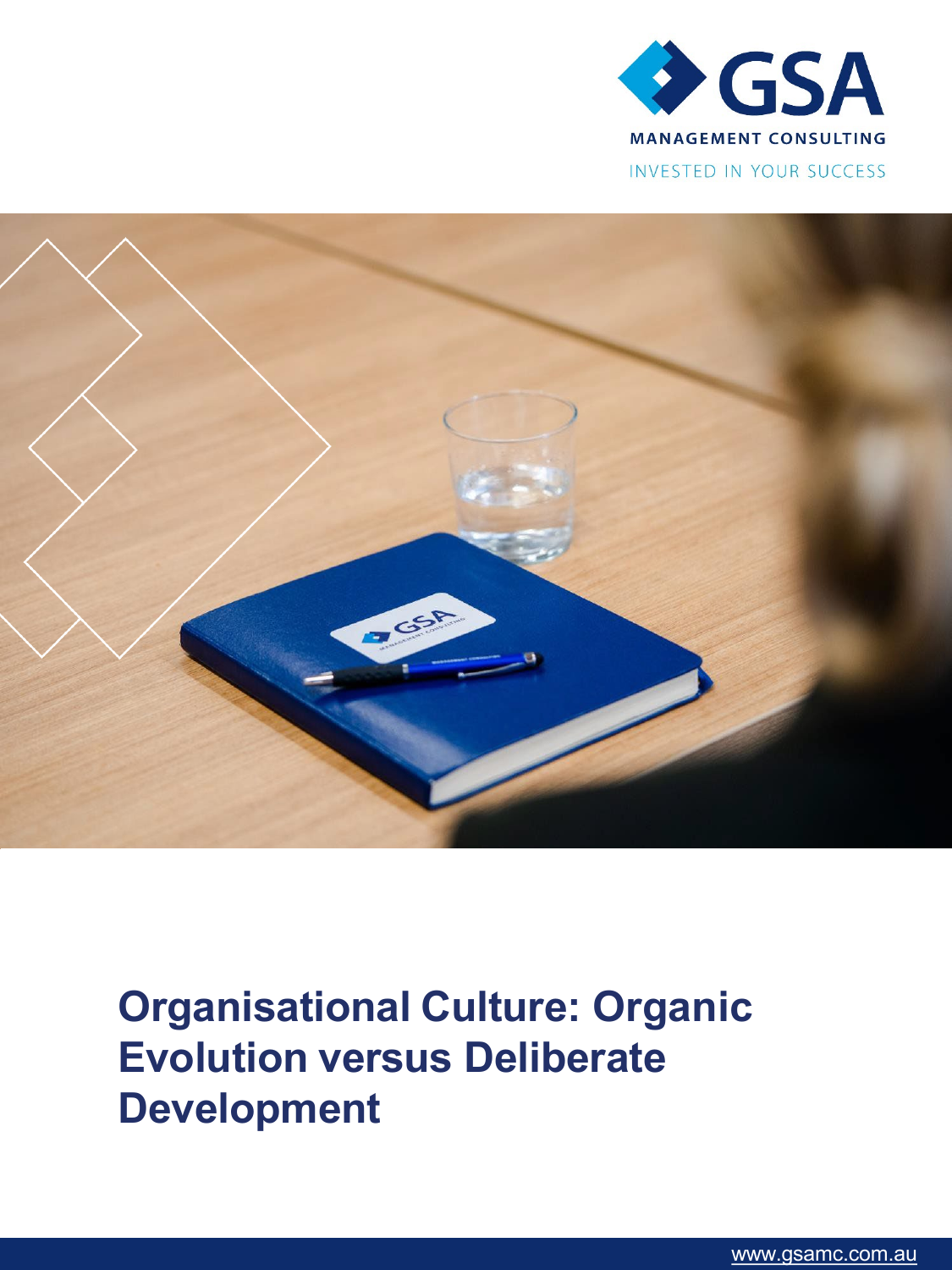### **Organisational Culture: Organic Evolution versus Deliberate Development**

Alignment of an organisation's culture with the values of its employees is a major contributor to employee satisfaction, wellbeing and consequently, organisational performance. Accordingly, misalignment of workplace culture and employee's values can negatively impact employee satisfaction. Values are widely cited as a crucial shaping factor in creating culture. Values and culture, in turn, are major contributors to achieving organisational goals and ultimately delivering against strategy. Organisational culture, employee's values, and organisational strategy should therefore be aligned to enable the sustainable, collective pursuit of strategic objectives. There are four known consequences for misalignment of culture and strategy<sup>1</sup>:

- **1. Lost sense of purpose**
- **2. Disoriented employees**
- **3. Damaged public image**
- **4. Increased staff turnover**

Identifying, developing, and shaping culture to align with organisational strategy can be challenging. In pursuing an aligned culture and strategy, leaders can allow workplace culture to evolve organically (either actively or passively) they can deliberately build culture for the organisation, or they can apply a hybrid approach.



#### **Organic Evolution**

The organic evolution approach allows for organisational culture to develop without initial direction, or interference. Known as emergent culture, this can be a successful approach when guided by a cultural champion within the organisation. Implementing processes that shape the emergence of culture can capitalise on authentic values of employees to reflect a truly organic culture. Unchecked with leadership guidance or influence, emergent culture may manifest in a way that undermines the benefits of cultural and strategic alignment, realising one, or all, of the four broad consequences.

#### **Deliberate Development**

An organisation's culture can be built more deliberately through shaping factors such as values definition, people orientation, task orientation, and development of organisational subcultures<sup>2</sup>. Deliberately building culture enables leaders to shape the culture in line with their vision and values. This deliberate approach helps align the cultural vision of leaders with the organisational culture that results. Leaders driving culture through a framework of culture-shaping activities should remain wary of misaligning their cultural vision with the values of the organisation's employees. Failure to remain agile and adapt to emerging, organic culture may cause misalignment.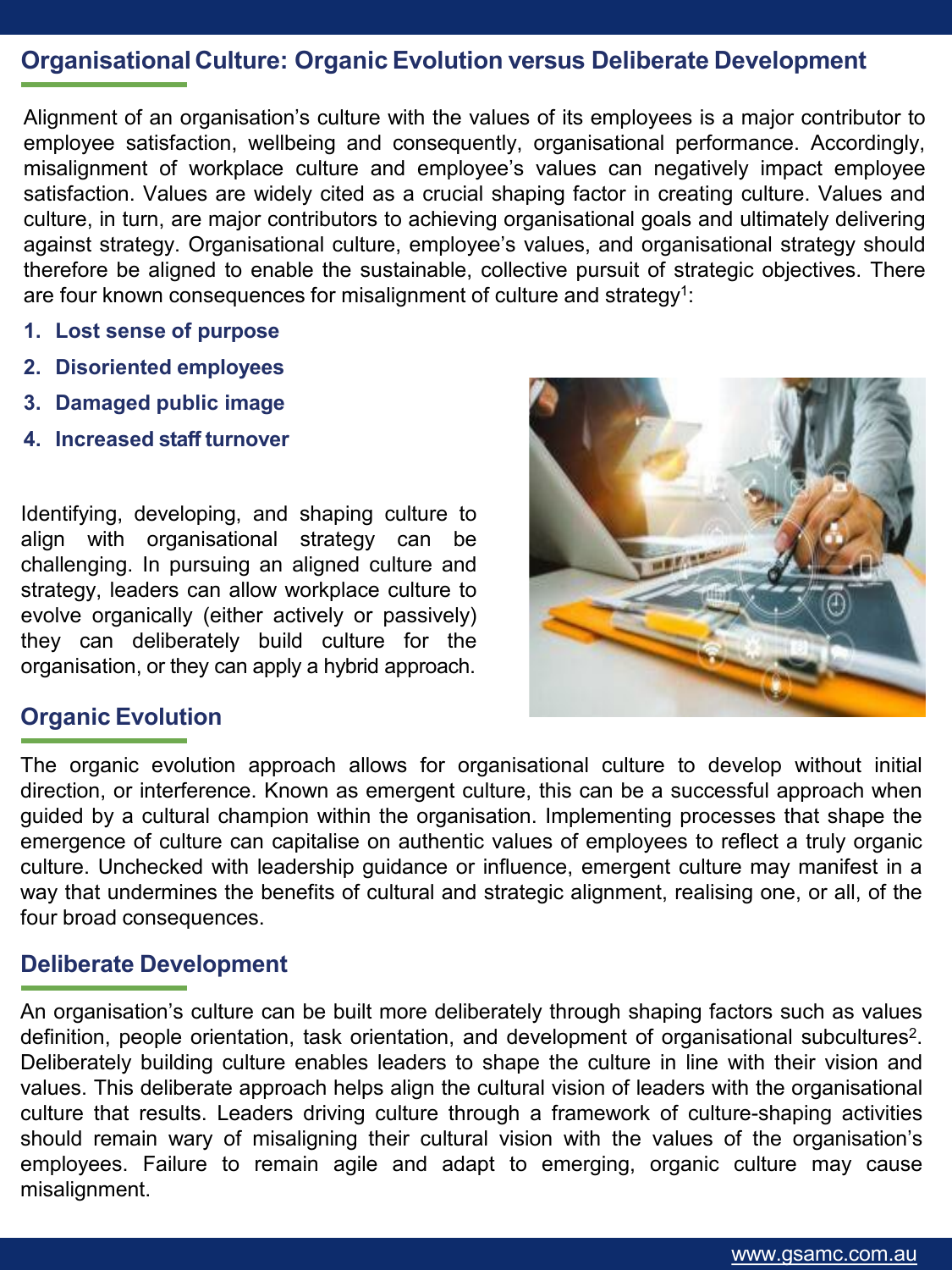# **Hybrid Approach**

A hybrid approach balances the control of deliberate cultural development with the more passive approach of allowing culture to evolve organically. This balanced approach seeks to build a culture that is conducive to and aligned with strategy, yet agile enough to reflect evolution of strategy, objectives, environment, and people.

GSA Management Consulting has employed a hybrid approach to building culture, through the following key events:

- 1. Initial values creation by the two founding Managing Directors.
- 2. Continued deliberate building of culture with team growth, through a set of evolving values that combined the cultural vision for the company with the individual values and priorities of employees.
- 3. Actively seeking feedback on values and culture from the growing team. This was achieved through the establishment of a Cultural Advisory Team (CAT) comprised of a diverse range of staff across the organisation. After consolidating employee feedback, the CAT reviewed the Managing Directors' intent and refined a set of values to underpin the GSA Management Consulting culture.



## **What did this hybrid approach achieve?**

- Cultural direction in line with the Managing Directors' vision
- Employee input (and buy-in) to the company values
- An organisation-wide understanding that leadership recognise that all employees are custodians of the GSA culture and have a voice in setting, maintaining and evolving that culture
- Flexibility to reassess strategy and values as the company grows to maintain alignment over time
- An appreciation that as the organisation and the team grows and circumstances evolve, that strategy, values, and culture can also grow and evolve.

Leaders should remain aware of the risks and opportunities presented by organisational culture. Regardless of approach, nurturing the organisation's culture is crucial to foster a work environment that promotes employee wellbeing, satisfaction, engagement, and productivity. A harmonised organisational culture that is aligned with strategy will support organisations to pursue their strategic goals in a sustainable, successful and fulfilling way.

<sup>1.</sup> Deshler, R. (2017). *The Dangers of a Misalignment Between Culture and Strategy*. American Management Association.

<sup>2.</sup> *Understanding and Developing Organisational Culture*. (n.d.) Society for Human Resource Management.